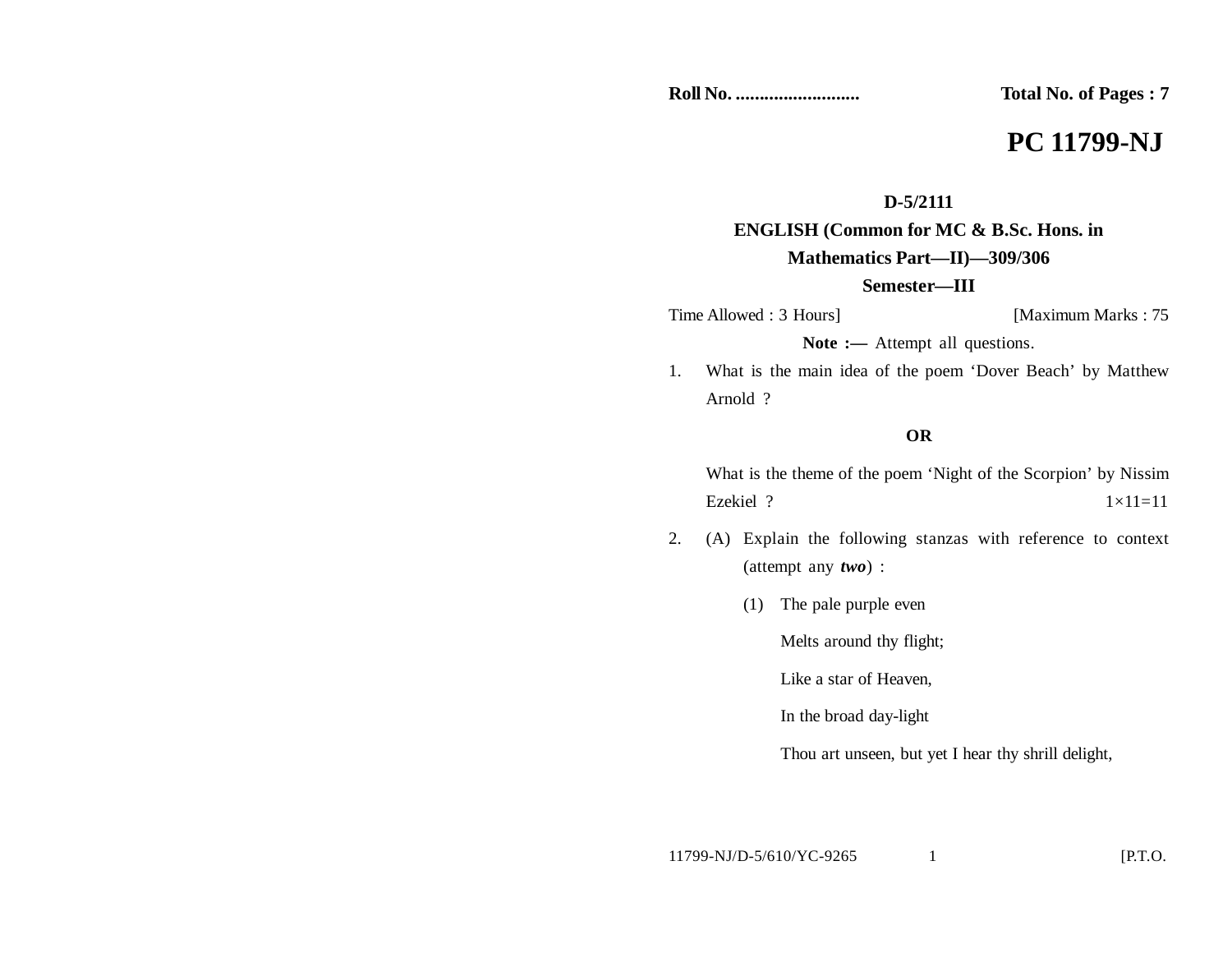#### **(Make a new sentence using the word in brackets)**

| (5) Tom is worried about something. | (appear) |
|-------------------------------------|----------|
|                                     |          |

(6) My English is getting better. (seem)

#### **(Put the verb into correct form. Use 'ing' or 'to')**

- (7) Please stop \_\_\_\_\_ me questions. (ask)
- (8) The baby began \_\_\_\_\_ in the middle of the night. (cry)

#### **(Complete the sentence using only one word)**

- (9) I feel lazy. I don't feel like \_\_\_\_\_ any work.
- (10) I think you should apologize to Sue for \_\_\_\_\_ so rude to her.  $1 \times 10 = 10$
- 6. Read the passage given below and answer the following questions :

Scientists who study the rocks, minerals, landforms, and the history of the earth can tell what kind of plants and animals lived on the earth a long time ago. These scientists are called geologists. One way that they are able to do this is by the study of fossils. Fossils may be the actual remains of plants or animals, impressions of them in rock, or the tracks of animals as they walked or crawled. Most fossils are formed in the waters covering the continental shelves, in warm, shallow, inland, seas and in large swamps that covered large parts of the land in post geologic time. When the animals of these waters die, their remains are deposited on the floor of the water body where the fleshy part

11799-NJ/D-5/610/YC-9265 6

- 3. One word substitution (attempt any *eleven*) :
	- (1) To dig up a corpse.
	- (2) Murder of a father.
	- (3) To disinfect by smoke.
	- (4) A disease widely epidemic.
	- (5) The study of birds.
	- (6) The study of stars.
	- (7) A bride's outfit.
	- (8) A hater of marriage.
	- (9) A bishop's cap.
	- (10) One who has charge of church building.
	- (11) The eastern end of the church.
	- (12) A man whose wife is dead.
	- (13) The art of making fireworks.
	- (14) Free from infection.
	- (15) The science of number.  $1 \times 11 = 11$ 
		-

- 4. Do as directed (attempt any *eleven*) :
	- (1) Shall we go away tomorrow instead of today ?

Shall we postpone \_\_\_\_\_\_ until \_\_\_\_\_\_ ? **(Complete the sentence so that it means the same as the first sentence. Use ing)**

11799-NJ/D-5/610/YC-9265 3 [P.T.O.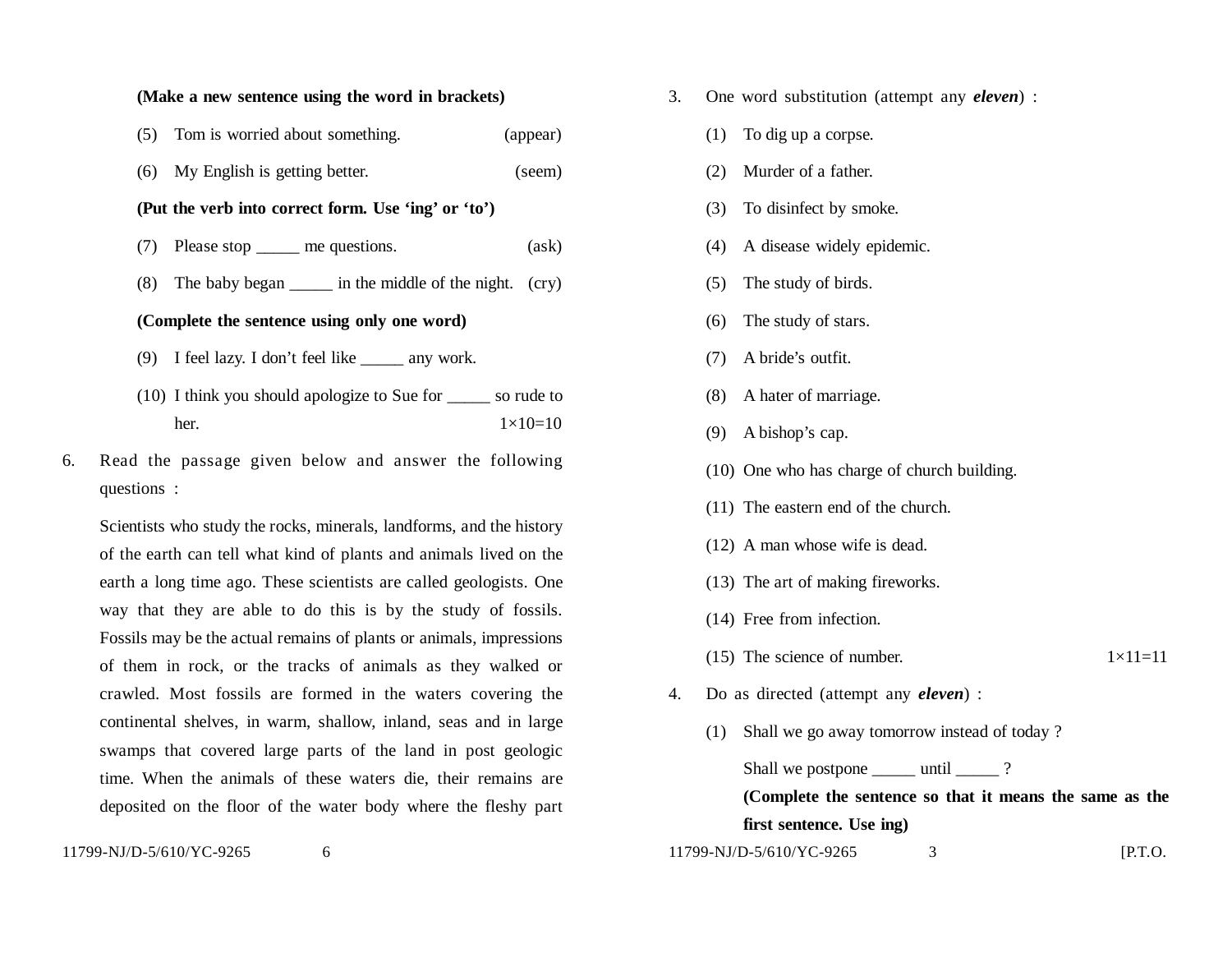- (2) Don't forget to \_\_\_\_\_ the letter I gave you. **(Complete the sentence with a suitable verb)**
- (3) I can't remember people's names. I have difficulty. **(Write a new sentence using the word 'difficulty')**
- (4) I am going to Spain \_\_\_\_\_\_ a holiday. **(Put in for or to)**
- (5) Nobody left before me. (The first). I was  $\qquad \qquad$ . **(Complete the second sentence using the words in the bracket + to)**
- (6) I am sorry \_\_\_\_\_\_ at you yesterday. (shout) **(Complete the sentence using the verb in bracket)**

#### **(Put in A, An or Some)**

- (7) I have seen \_\_\_\_\_ good films recently.
- (8) There are some extra pillows on the top of \_\_\_\_\_\_ cupboard.

#### **(Put in a, an or the)**

- (9) Is this old car ?
- (10) You see \_\_\_\_\_ battery is flat.

### **(Put in 'the' if needed)**

- (11) On \_\_\_\_\_ weekday morning everyone gets up early.
- (12) Craig and Michelle catch \_\_\_\_\_ bus at eight-fifteen.
- $(13)$  I am hoping my parents if I can.
	- **(Complete the conversation with suitable verbs in the correct form : ing or infinitive)**

## **(Some of these sentences need a/an. Correct the sentence where necessary)**

- (14) George normally eats meat for dinner.
- (15) Margaret never drinks beer.  $1 \times 11 = 11$
- 11799-NJ/D-5/610/YC-9265 4
- 5. Attempt **all** questions :
	- (A) Answer the following questions :
		- (1) Where according to the poem, does the creature dwell ? (The Tyger)
		- (2) According to the introduction to Coleridge's poetry, what may have aided him in making this poem so fantastical ?
		- (3) How did the villagers come to the aid of the woman ?

 $2 \times 3 = 6$ 

- (B) One word substitution :
	- (1) The study of human mind
	- (2) The cup used in Eucharist
	- (3) One who believes in many Gods
	- (4) A letter from Pope to all Roman Catholics  $1 \times 4=4$
- (C) Do as directed:

# **(Complete each sentence with one of these words in correct form)**

- (1) He tried to avoid \_\_\_\_\_ my questions. (see/answer)
- (2) I enjoy \_\_\_\_\_ to music. (listen/write)

#### **(Complete each sentence with a suitable verb)**

- (3) I wonder where Sue is. She promised not \_\_\_\_\_ late.
- (4) There was a lot of traffic but we managed \_\_\_\_\_ to the airport in time.

| 11799-NJ/D-5/610/YC-9265 |  | $[$ P.T.O. |
|--------------------------|--|------------|
|--------------------------|--|------------|